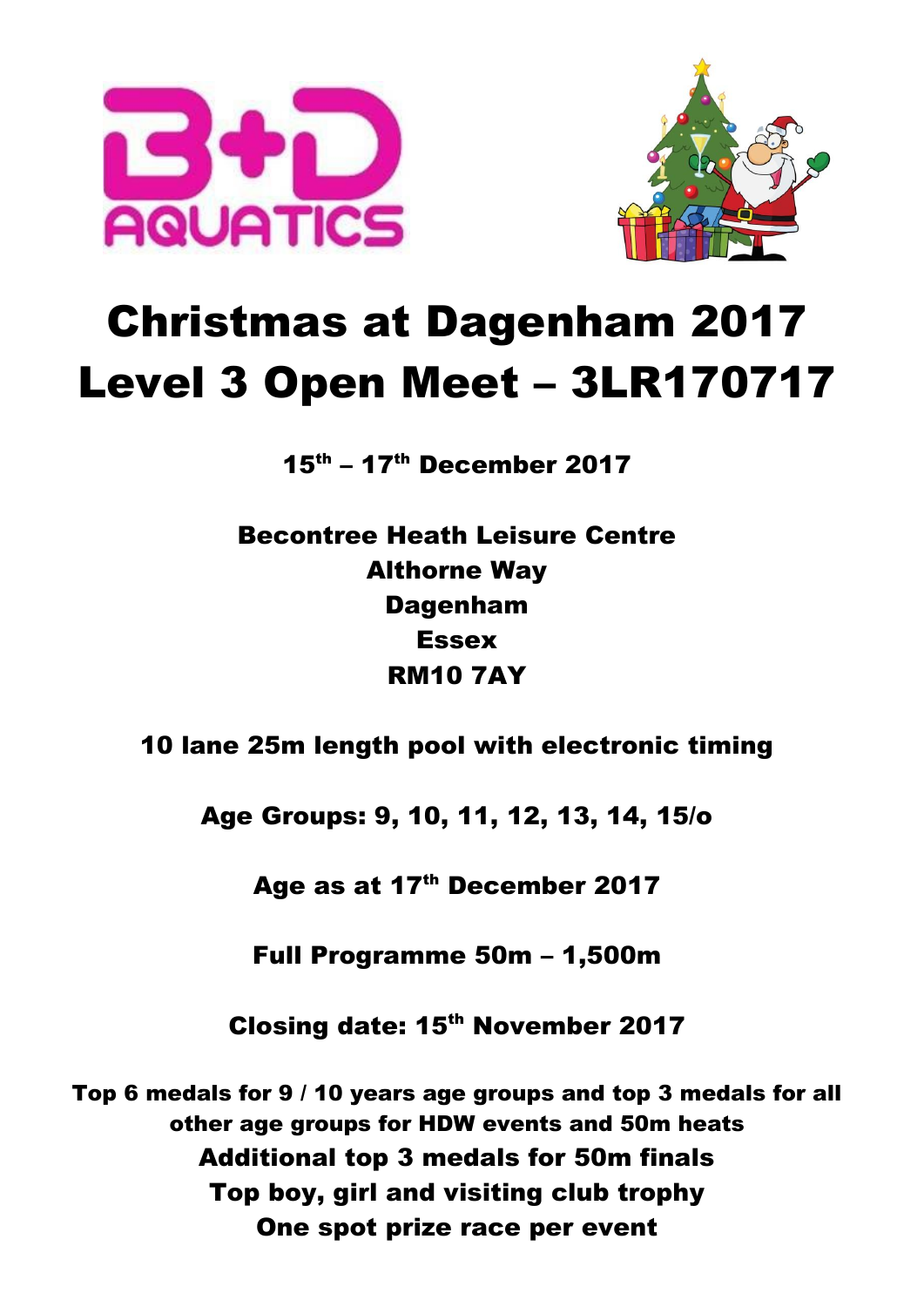#### **Rules and Conditions**

- 1. The event will be held under ASA Laws and FINA Technical Rules and these Promoter's conditions.
- 2. Entries may only be accepted from competitors who are ASA Category 2 registered members.
- 3. Competitor's ages shall be on the last day of the competition  $17<sup>th</sup>$  December 2017.
- 4. All entries must be short course times or long course times converted to short course times.
- 5. All entries must be slower than the cut off times listed.
- 6. All swimmers aged 9 and over can swim 50m 400m events. Swimmers aged 11 and over can swim 800m / 1,500m events.
- 7. Club entries of more than 6 swimmers **MUST** be submitted electronically together with a summary form and paid via BACs (account details on summary form). Entry software can be obtained from <www.bdaquatics.org>
- 8. All visiting clubs are encouraged to bring as many officials as possible to assist in the smooth running of the event. Officials will be provided with food and refreshments prior to the session they will be officiating.
- 9. All individual entries must be paid by cheque.
- 10. If the number of entries is high the promoter reserves the right to limit entries to enable the gala to meet licensing requirements. The promoter retains the right to accept entries on a first come first served basis. Full club entries will be acknowledged immediately by email, but must be made in full (i.e. electronic entry file, payment, club summary form, entry summary report). Partial entries and entries received after the closing date may not be accepted.
- 11. The list of accepted entries will be published / available to download from the club website [\(www.bdaquatics.org\)](http://www.bdaquatics.org/) shortly after the closing date. It is the competing club/swimmer's responsibility to check this list for accuracy and advise immediately of any mistakes or changes that may be required. Club contacts will be notified of rejections where/if appropriate.
- 12. **There will be no refunds of entry fees unless the entries are rejected by the organisers for any reason.**
- 13. This is a signing-in event signing in will close 30 minutes before the start of session 1 and 60 minutes before sessions 2 – 5.
- 14. Spectator admission will be from the start of the warm up.
- 15. Spectator entry fees will be £4 per session or £7 per weekend day for adults. For Over 60s and under 16s the fees will be £2 per session and £3 per weekend day. Under 5s will receive free entry for all sessions.
- 16. Competitors must report to the marshalling area 15 minutes before the start of their event where they will be given their start order. Any swimmer not reporting may be deemed to have withdrawn from that event.
- 17. HDW events and the 50m heats will be seeded with fastest swimmers swimming last. The top 10 swimmers from the heats in the combined age groups will be selected for the 50m finals.
- 18. The top six in the 9 and 10 years age group and top three in the other age groups will receive a medal in each HDW event and the 50m heats. The top three in each of the 50m finals will receive an additional medal. A competitor who has been disqualified will not receive an award.
- 19. One random heat will be selected in each event (excluding finals) for a £5 cash spot prize. The winner of the selected heat will receive the prize.
- 20. Once the accepted entries have been released no additional entries or time trials will be accepted.
- 21. The promoter reserves the right to refuse admission to any competitor or spectator.
- 22. The promoter does not accept responsibility for any property. Lockers are available in the changing rooms and should be used for the safe keeping for all belongings. In order to use the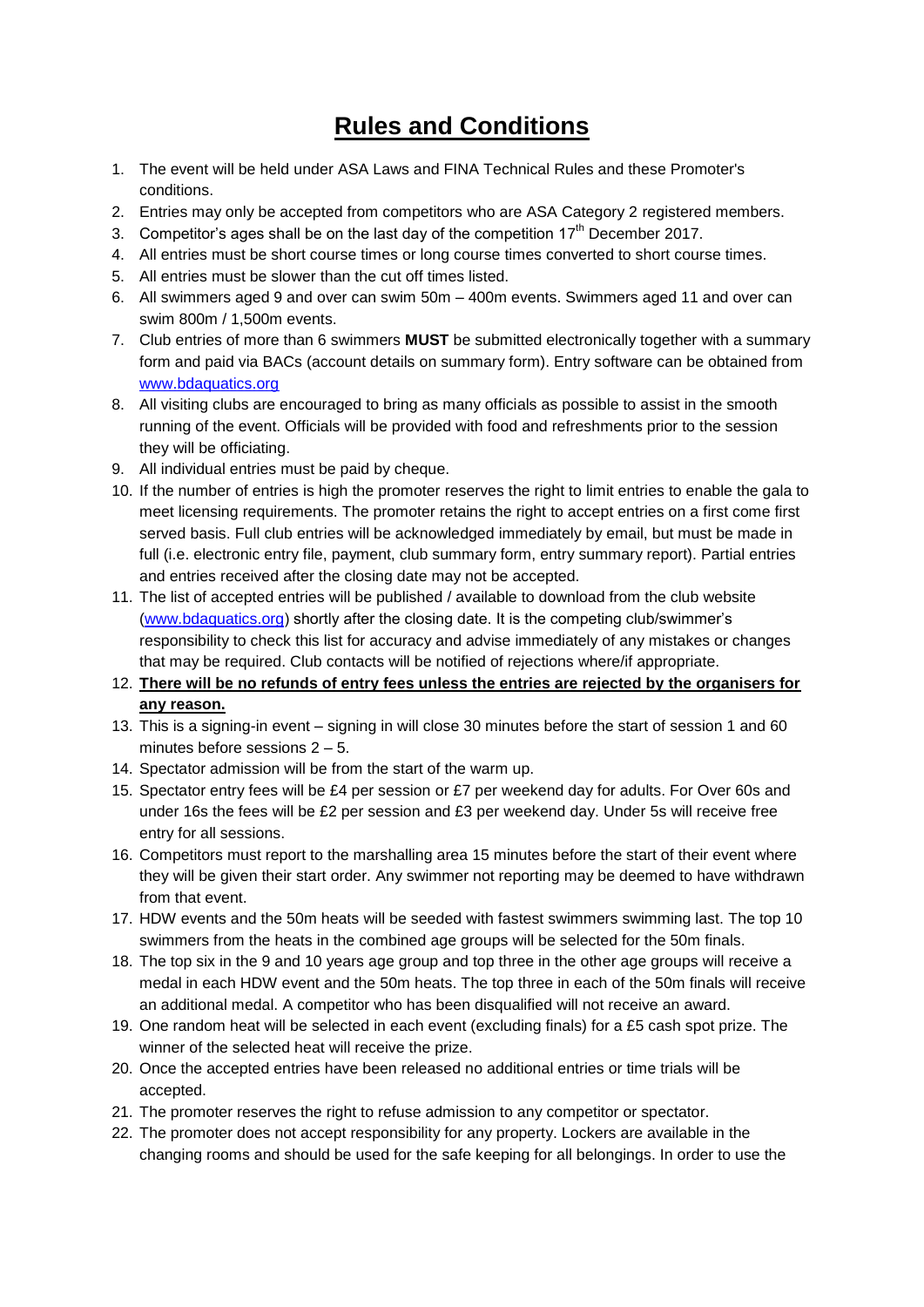locker you will need to purchase a key from reception for a fee of £1.20 – please note you will receive £1 back when the key is returned.

- 23. The two biggest visiting clubs will be given a storage room for their swimmers to store their bags for the weekend. Each of these clubs will be given a key to the team manager/coach for the duration of the weekend. A deposit of £20 will be required at the start of the weekend and the property in the room will be the responsibility of the team manager/coach.
- 24. Barking and Dagenham Aquatics Club uses a computer to manage entries and results. By submitting and accepting entries to the meet consent is hereby given, as required by the Data Protection Act 1998, to the holding of personal information on computer. Personal data such as name, club, recorded and entered times may be made public during or after the meet.
- 25. The promoters reserve the right to make alterations to the above conditions if necessary. All participants will be informed of any such changes.
- 26. Poolside passes will not be sold on the day no pass, no admission on poolside.
- 27. Please help to maintain a high standard of health and safety by not blocking stairways, emergency exits and walkways, report any issues immediately to a member of the pool staff or to the open meet promoter.
- 28. Warm up protocol: Strictly no diving during any warm-up sessions, except in the designated sprint lanes, odd lanes will swim clockwise (1, 3, 5, 7) even lanes (2, 4, 6, 8) will swim counter clockwise. Sprint lanes will be in lanes 0 and 9 for the duration of the warm up. Swimmers using sprint lanes must swim 15 metres before slowing up. All swimmers must leave the water by the side of the pool and not over the timing pads. Coaches should manage the lanes their swimmers are using during the warm up sessions.
- 29. Competitors must be suitably dressed and with the appropriate footwear whilst on poolside. No outdoor shoes are allowed on poolside unless exclusively used for the purpose of poolside shoes. Swimmers are not allowed elsewhere in the building or in the spectator area with wet swimwear.
- 30. Spectators, officials and competitors must observe the safety precautions in operation at Becontree Heath Leisure Centre and are asked to familiarise themselves with the location of all emergency exits and must abide by any rules laid down by the venue management. Neither the meet management, the promoters nor BDAC will be responsible for any loss or damage during this Meet.
- 31. Coaches or Team Managers are responsible for the swimmers' conduct at all times.
- 32. By submitting an entry, competitors and coaches are agreeing to be bound by these rules.
- 33. Results will be available on the club website as soon as possible after the meet.
- 34. Any issues not covered by the above will be dealt with according to the laws of the Sport and subject to the discretion of the meet management and the promoter Scott Denham who also reserves the right to make changes that may be considered necessary for the smooth running and discipline of the event.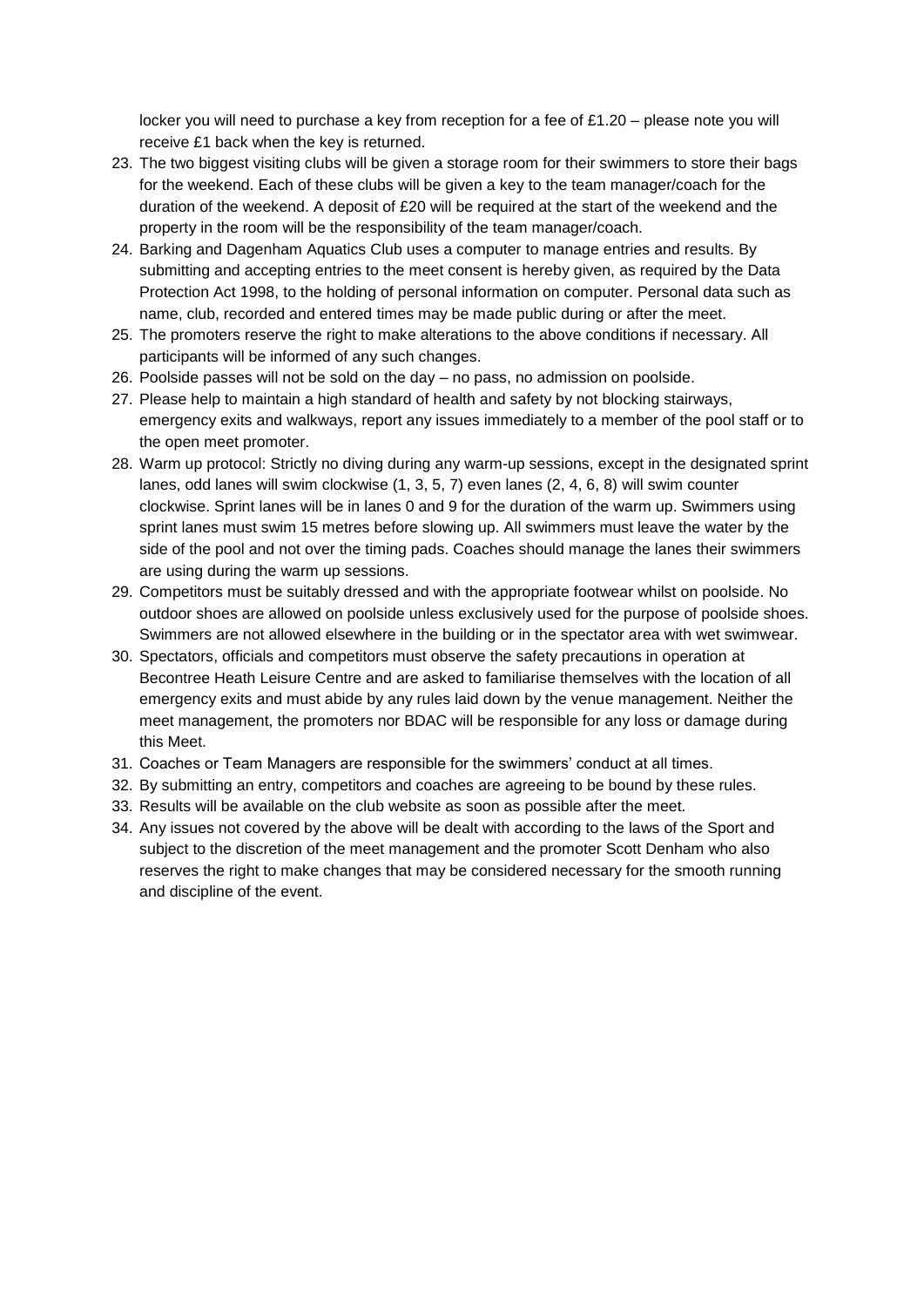#### **Financial Summary Form**

Club ……………………………………………………………………………………………

|                                    | Amount | <b>Entry price</b> | <b>Total</b> |
|------------------------------------|--------|--------------------|--------------|
| No. of 800m entries                |        | @ £10              |              |
| No. of 1,500m entries              |        | @ £10              |              |
| No. of female entries $50m - 400m$ |        | @ £5.50            |              |
| No of male entries $50m - 400m$    |        | @ £5.50            |              |
| No. of poolside passes             |        | @ £20              |              |

**Please note:** All coaches/team managers on poolside must have a poolside pass which must be worn at all times. Poolside passes include food on Saturday and Sunday.

Name………………………………………………………………………………………….

Address………………………………………………………………………………………. ……………………………………………………………………………………….. ……………………………………………………………………………………….. ……………………………………………………………………………………….. ………………………………………………………………………………………..

Mobile…………………………………………………………………………………………

Email…………………………………………………………………………………………..

#### **All club payments must be made via BACs.**

**BDAC / Sort code 20-72-91 / Account No. 93450236 / REF: S@D 'CLUB NAME'**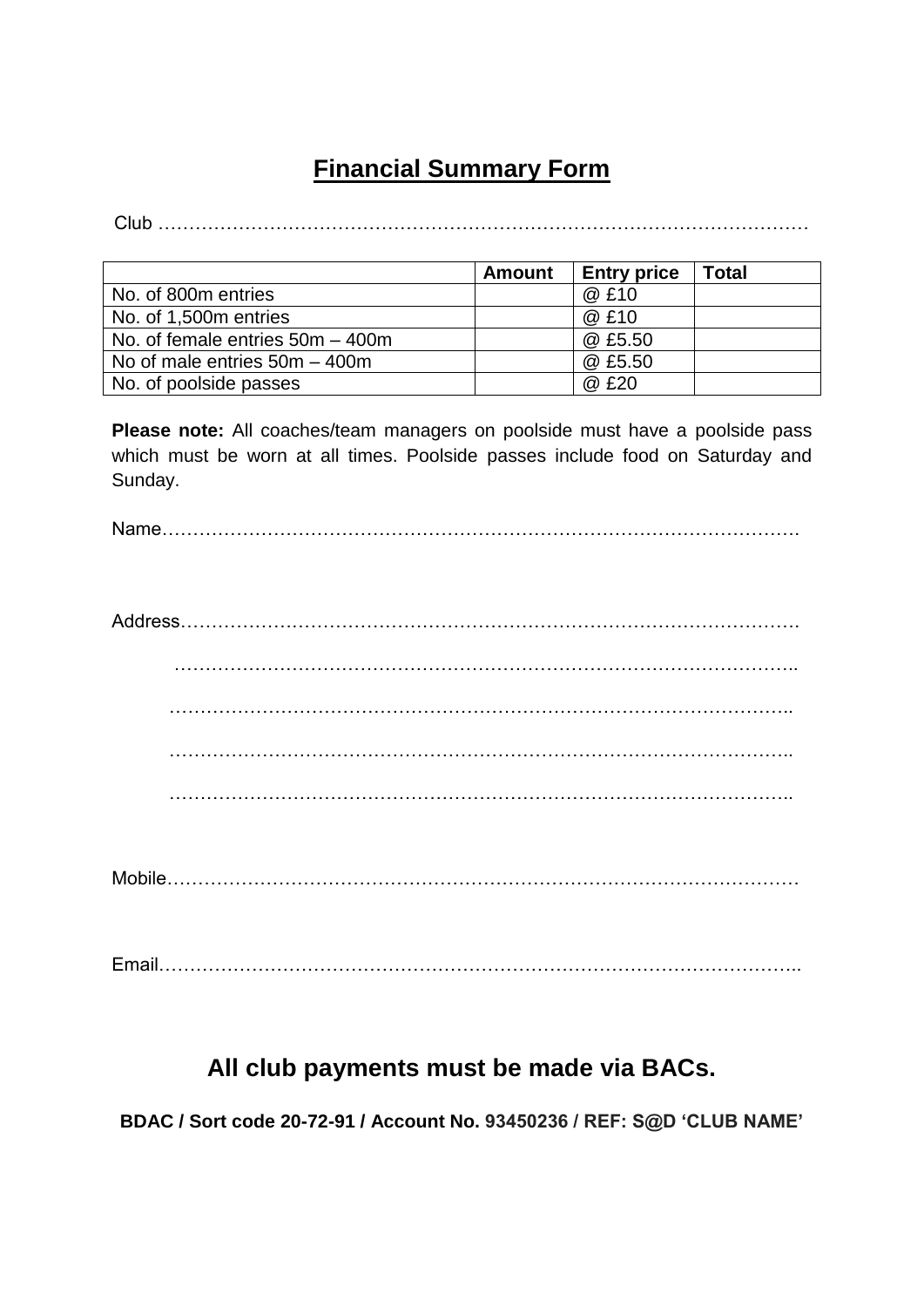#### **Officials Form**

| <b>Officials Name</b> | Qualification<br>(J1, J2 etc.) | <b>Sessions covered</b> | <b>Mentoring Requested</b><br>(Yes / No) |  |  |  |
|-----------------------|--------------------------------|-------------------------|------------------------------------------|--|--|--|
|                       |                                |                         |                                          |  |  |  |
|                       |                                |                         |                                          |  |  |  |
|                       |                                |                         |                                          |  |  |  |
|                       |                                |                         |                                          |  |  |  |
|                       |                                |                         |                                          |  |  |  |
|                       |                                |                         |                                          |  |  |  |
|                       |                                |                         |                                          |  |  |  |

Please note you DO NOT have to be a licensed official for Level 3 meets, although you are required to be a J1 trainee qualified to a minimum of timekeeper.

> This form must be emailed with HyTek file to **scott.bdaquatics@gmail.com**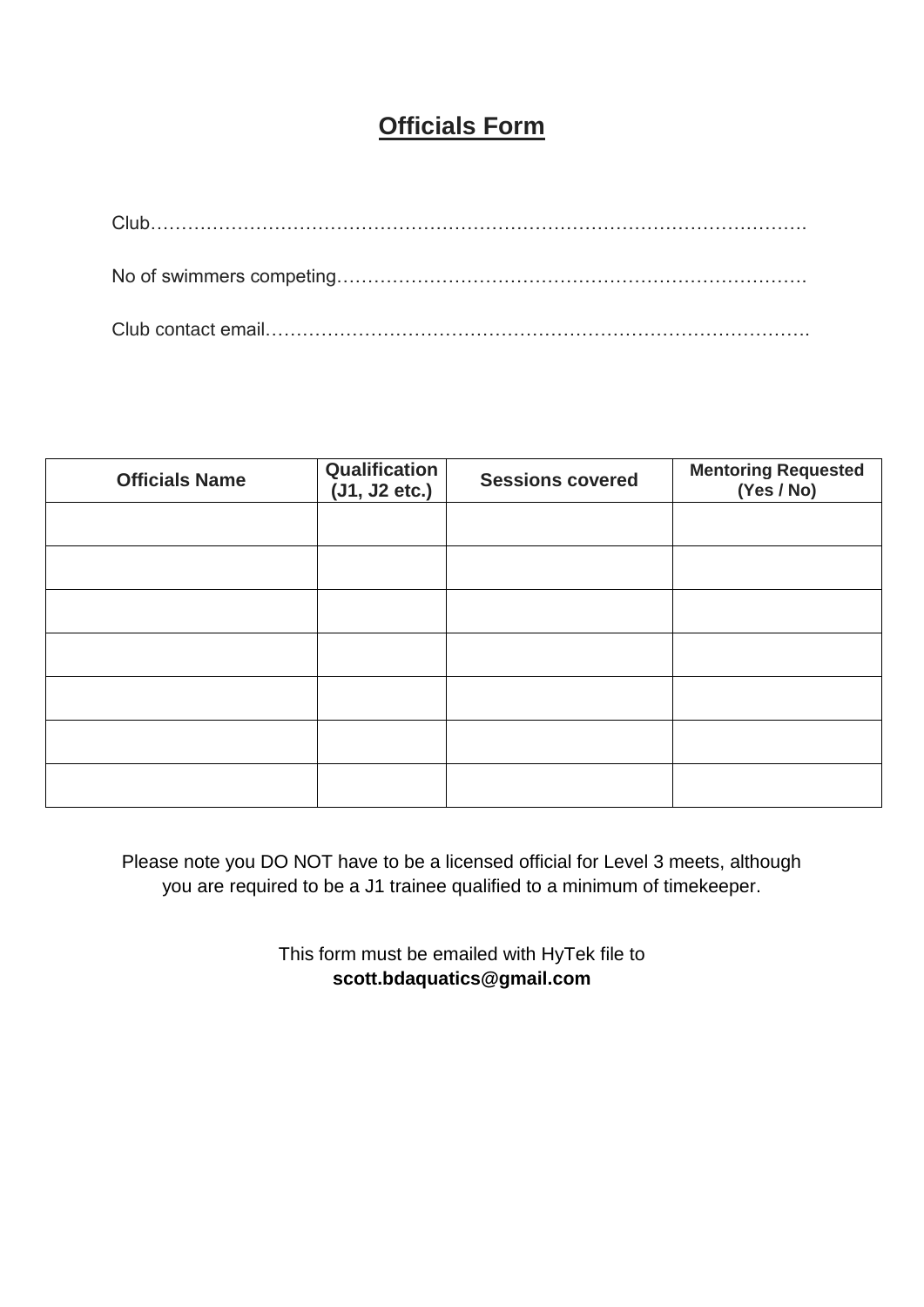#### **Individual Entry Form**

#### **Male / Female** (delete)

| <b>Event</b>     | <b>Please</b><br><b>Tick</b> | <b>Entry</b><br><b>Time</b> | <b>Event</b>      | <b>Please</b><br><b>Tick</b> | <b>Entry</b><br><b>Time</b> |
|------------------|------------------------------|-----------------------------|-------------------|------------------------------|-----------------------------|
| 50m freestyle    |                              |                             | 50m breaststroke  |                              |                             |
| 100m freestyle   |                              |                             | 100m breaststroke |                              |                             |
| 200m freestyle   |                              |                             | 200m breaststroke |                              |                             |
| 400m freestyle   |                              |                             | 50m butterfly     |                              |                             |
| 800m freestyle   |                              |                             | 100m butterfly    |                              |                             |
| 1,500m freestyle |                              |                             | 200m butterfly    |                              |                             |
| 50m backstroke   |                              |                             | 100m medley       |                              |                             |
| 100m backstroke  |                              |                             | 200m medley       |                              |                             |
| 200m backstroke  |                              |                             | 400m medley       |                              |                             |

Total number of entries ……………………………. @ £10 per event **(800m & 1,500m)**

Total number of entries ……………………………. @ £5.50 per event **(50m – 400m)**

Total entry fee enclosed …………………………….

Cheques made payable to '**Barking and Dagenham Aquatics Club**' and posted to **54 Lawns Way, Romford, Essex, RM5 3TH.**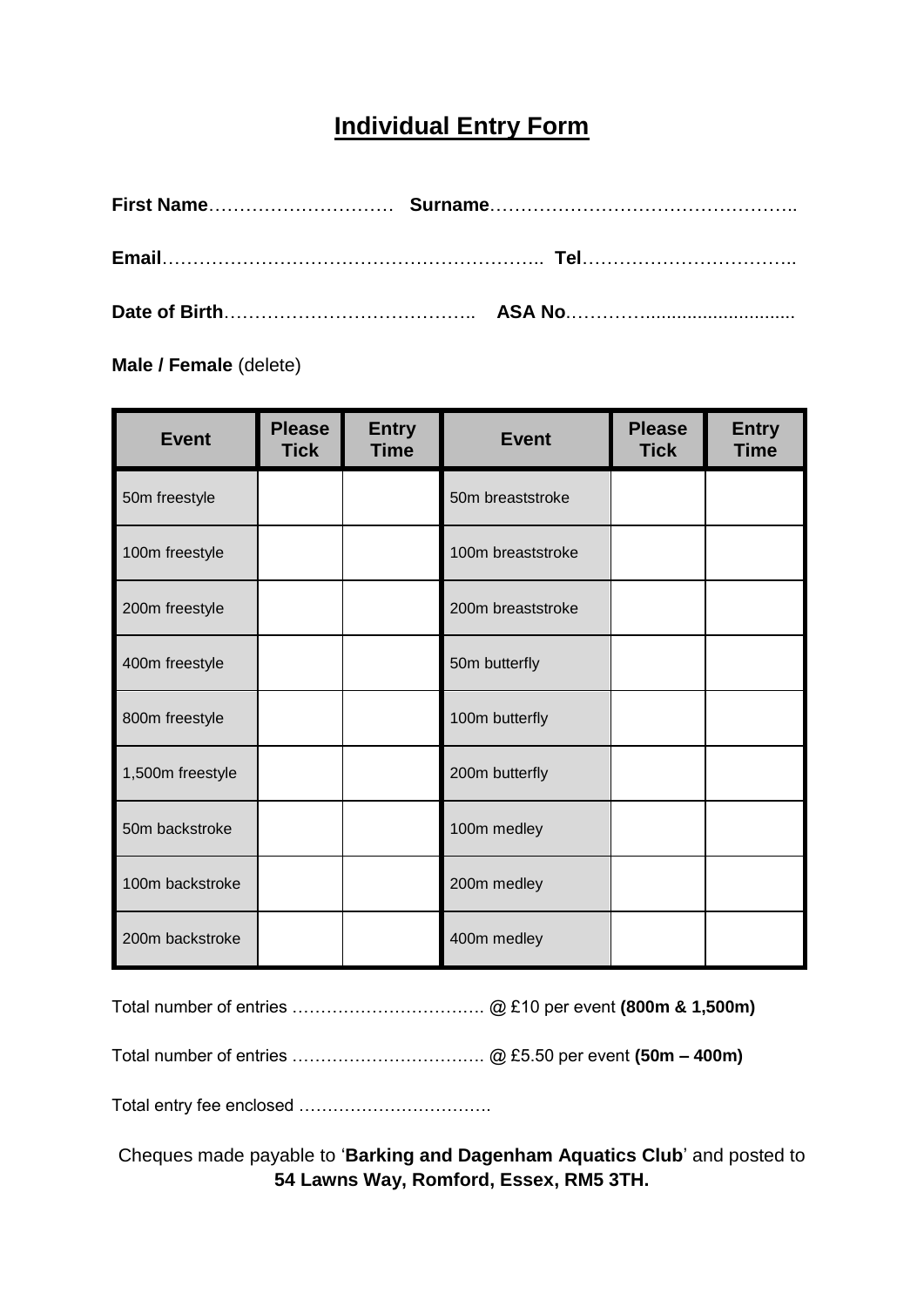### **Schedule of Events**

| Friday 15 <sup>th</sup> December                                                                                                         | Saturday 16 <sup>th</sup> December                                                                                                                                                                                                                                                                                              | Sunday 17th December                                                                                                                                                                                                                                                                                                            |  |  |  |
|------------------------------------------------------------------------------------------------------------------------------------------|---------------------------------------------------------------------------------------------------------------------------------------------------------------------------------------------------------------------------------------------------------------------------------------------------------------------------------|---------------------------------------------------------------------------------------------------------------------------------------------------------------------------------------------------------------------------------------------------------------------------------------------------------------------------------|--|--|--|
| <b>Session One (3hrs)</b>                                                                                                                | <b>Session Two (3hrs)</b>                                                                                                                                                                                                                                                                                                       | <b>Session Four (3hrs)</b>                                                                                                                                                                                                                                                                                                      |  |  |  |
| Sign-in deadline @ 18:30<br>Combined warm up @ 18:30<br>Start @ 19:00<br>Girls 11/o 800m freestyle HDW<br>Boys 11/o 1,500m freestyle HDW | Sign-in deadline @ 08:00<br>Boys warm up @ 08:00<br>Girls warm up @ 08:25<br>Start @ 09:00<br>Boys 400m medley HDW<br>Girls 50m breaststroke<br>Boys 50m backstroke<br>Girls 200m butterfly HDW<br>Boys 200m freestyle HDW<br>Girls 100m backstroke HDW<br>Boys 100m breaststroke HDW<br>Girls 100m medley HDW<br><b>Finals</b> | Sign-in deadline @ 08:00<br>Girls warm up @ 08:00<br>Boys warm up @ 08:25<br>Start @ 09:00<br>Girls 400m medley HDW<br>Boys 50m breaststroke<br>Girls 50m backstroke<br>Boys 200m butterfly HDW<br>Girls 200m freestyle HDW<br>Boys 100m backstroke HDW<br>Girls 100m breaststroke HDW<br>Boys 100m medley HDW<br><b>Finals</b> |  |  |  |
|                                                                                                                                          | Girls 11/u 50m breaststroke<br>Girls 12-14 50m breaststroke<br>Girls 15/o 50m breaststroke<br>Boys 11/u 50m backstroke<br>Boys 12-14 50m backstroke<br>Boys 15/o 50m backstroke                                                                                                                                                 | Boys 11/u 50m breaststroke<br>Boys 12-14 50m breaststroke<br>Boys 15/o 50m breaststroke<br>Girls 11/u 50m backstroke<br>Girls 12-14 50m backstroke<br>Girls 15/o 50m backstroke                                                                                                                                                 |  |  |  |
|                                                                                                                                          | <b>Session Three (3hrs)</b>                                                                                                                                                                                                                                                                                                     | <b>Session Five (3hrs)</b>                                                                                                                                                                                                                                                                                                      |  |  |  |
|                                                                                                                                          | Sign-in deadline @ 13:00<br>Boys warm up @ 13:00<br>Girls warm up $@$ 13:25<br>Start @ 14:00<br>Boys 400m freestyle HDW<br>Girls 50m freestyle<br>Boys 50m butterfly<br>Girls 200m medley HDW<br>Boys 100m freestyle HDW<br>Girls 100m butterfly HDW<br>Boys 200m backstroke HDW<br>Girls 200m breaststroke HDW                 | Sign-in deadline @ 13:00<br>Girls warm up @ 13:00<br>Boys warm up @ 13:25<br>Start @ 14:00<br>Girls 400m freestyle HDW<br>Boys 50m freestyle<br>Girls 50m butterfly<br>Boys 200m medley HDW<br>Girls 100m freestyle HDW<br>Boys 100m butterfly HDW<br>Girls 200m backstroke HDW<br>Boys 200m breaststroke HDW                   |  |  |  |
|                                                                                                                                          | <b>Finals</b>                                                                                                                                                                                                                                                                                                                   | <b>Finals</b>                                                                                                                                                                                                                                                                                                                   |  |  |  |
|                                                                                                                                          | Girls 11/u 50m freestyle<br>Girls 12-14 50m freestyle<br>Girls 15/o 50m freestyle<br>Boys 11/u 50m butterfly<br>Boys 12-14 50m butterfly<br>Boys 15/o 50m butterfly                                                                                                                                                             | Boys 11/u 50m freestyle<br>Boys 12-14 50m freestyle<br>Boys 15/o 50m freestyle<br>Girls 11/u 50m butterfly<br>Girls 12-14 50m butterfly<br>Girls 15/o 50m butterfly                                                                                                                                                             |  |  |  |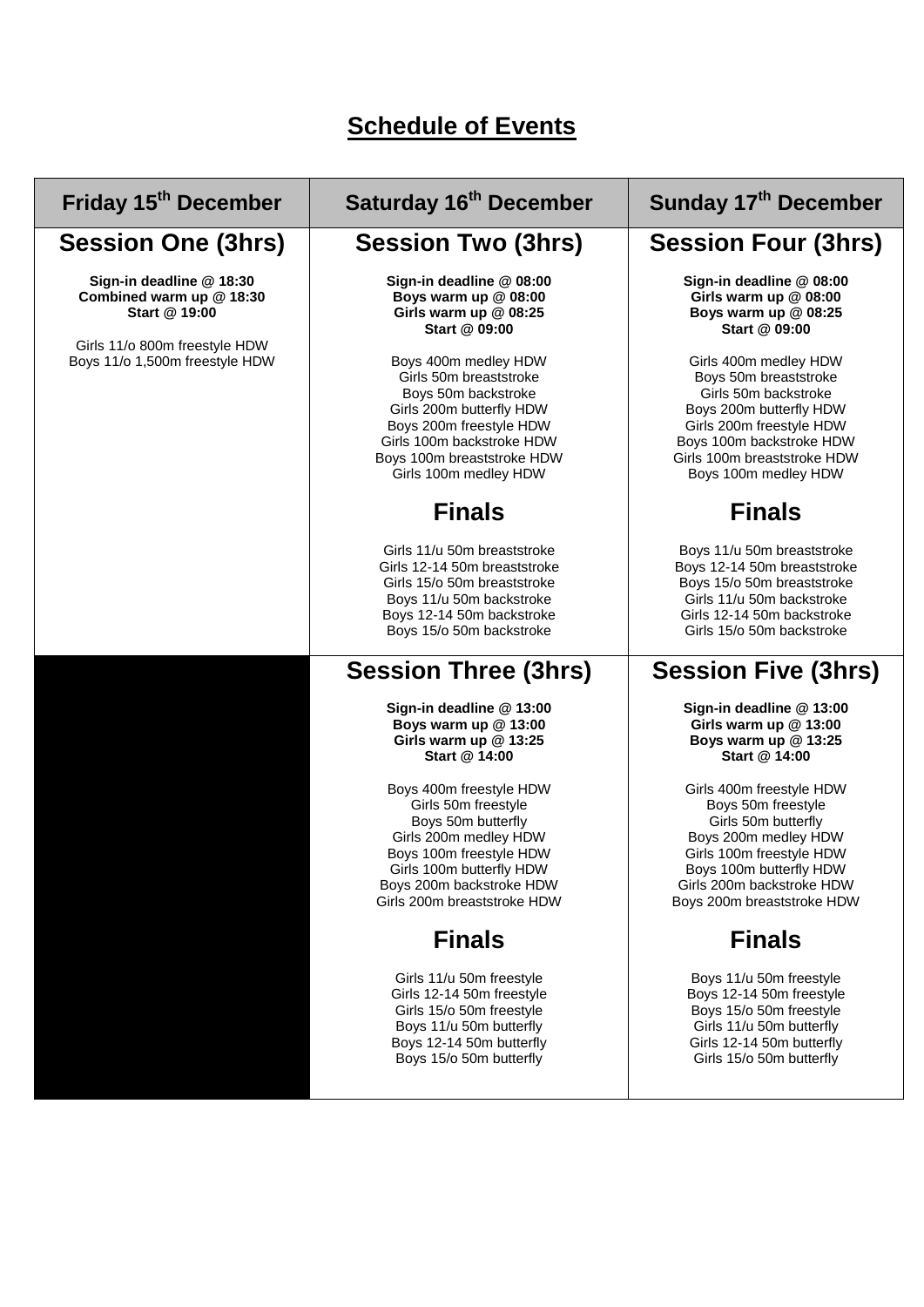## **Upper Limit Qualifying Time**

| <b>BOYS</b> |          |          | <b>Event</b> |          |          |                | <b>GIRLS</b>         |         |         |         |         |         |         |                |
|-------------|----------|----------|--------------|----------|----------|----------------|----------------------|---------|---------|---------|---------|---------|---------|----------------|
| 9           | 10       | 11       | 12           | 13       | 14       | $15$ / $\circ$ |                      | 9       | 10      | 11      | 12      | 13      | 14      | $15$ / $\circ$ |
| 00:31.41    | 00:29.16 | 00:27.72 | 00:26.19     | 00:24.93 | 00:23.94 | 00:22.50       | 50m free             | 00:31.8 | 00:29.5 | 00:28.2 | 00:26.9 | 00:26.1 | 00:25.6 | 00:25.1        |
| 01:11.01    | 01:03.54 | 00:59.94 | 00:56.25     | 00:53.28 | 00:51.30 | 00:48.51       | 100m free            | 01:12.0 | 01:04.9 | 01:00.5 | 00:57.3 | 00:55.8 | 00:54.8 | 00:53.6        |
| 02:31.11    | 02:17.07 | 02:09.60 | 02:02.04     | 01:55.83 | 01:51.42 | 01:45.66       | 200m free            | 02:32.7 | 02:17.8 | 02:10.0 | 02:03.2 | 01:59.6 | 01:57.8 | 01:54.5        |
| 05:29.40    | 04:48.45 | 04:30.36 | 04:15.60     | 04:03.81 | 03:55.71 | 03:42.84       | 400m free            | 05:35.2 | 04:52.4 | 04:30.1 | 04:16.1 | 04:09.5 | 04:05.8 | 04:00.1        |
|             |          |          |              |          |          |                | 800m free            |         |         | 09:19.0 | 08:50.9 | 08:32.5 | 08:24.2 | 08:16.6        |
|             |          | 18:16.92 | 16:49.89     | 16:04.35 | 15:33.75 | 14:47.49       | 1,500m free          |         |         |         |         |         |         |                |
| 00:41.40    | 00:38.25 | 00:36.00 | 00:33.75     | 00:31.59 | 00:30.33 | 00:28.26       | 50m breast           | 00:42.1 | 00:38.4 | 00:36.1 | 00:34.2 | 00:32.9 | 00:32.2 | 00:31.3        |
| 01:33.60    | 01:23.52 | 01:17.40 | 01:12.45     | 01:07.77 | 01:04.98 | 01:00.66       | 100m breast          | 01:33.9 | 01:24.0 | 01:17.3 | 01:13.2 | 01:10.3 | 01:08.2 | 01:06.6        |
| 03:13.86    | 02:58.29 | 02:46.23 | 02:36.24     | 02:26.88 | 02:20.49 | 02:11.67       | 200m breast          | 03:15.7 | 02:58.5 | 02:46.0 | 02:36.9 | 02:30.7 | 02:27.3 | 02:24.5        |
| 00:35.73    | 00:32.76 | 00:30.69 | 00:29.07     | 00:27.45 | 00:26.28 | 00:24.39       | 50 <sub>m</sub> fly  | 00:36.2 | 00:32.7 | 00:31.0 | 00:29.4 | 00:28.5 | 00:27.9 | 00:27.3        |
| 01:26.94    | 01:14.34 | 01:07.86 | 01:03.36     | 00:59.58 | 00:56.88 | 00:53.01       | 100m fly             | 01:27.8 | 01:14.2 | 01:08.1 | 01:03.9 | 01:01.9 | 01:00.3 | 00:58.9        |
| 03:09.09    | 02:42.72 | 02:28.23 | 02:19.59     | 02:11.67 | 02:05.91 | 01:56.19       | 200 <sub>m</sub> fly | 03:11.8 | 02:44.8 | 02:29.9 | 02:20.2 | 02:15.2 | 02:11.8 | 02:07.7        |
| 00:36.54    | 00:33.66 | 00:31.95 | 00:30.24     | 00:28.44 | 00:27.45 | 00:25.56       | 50m back             | 00:36.6 | 00:33.7 | 00:32.0 | 00:30.5 | 00:29.5 | 00:28.9 | 00:28.2        |
| 01:20.64    | 01:13.26 | 01:07.77 | 01:03.81     | 01:00.03 | 00:57.42 | 00:53.64       | 100m back            | 01:22.0 | 01:13.3 | 01:07.9 | 01:04.1 | 01:01.9 | 01:00.8 | 00:59.3        |
| 02:47.85    | 02:33.72 | 02:24.09 | 02:16.08     | 02:08.61 | 02:03.21 | 01:56.37       | 200m back            | 02:49.6 | 02:35.0 | 02:23.2 | 02:16.2 | 02:12.6 | 02:10.1 | 02:05.9        |
| 01:20.55    | 01:14.16 | 01:10.38 | 01:06.51     | 01:02.82 | 00:59.85 | 00:55.80       | <b>100m IM</b>       | 01:21.6 | 01:12.7 | 01:10.2 | 01:06.9 | 01:04.5 | 01:03.7 | 01:01.9        |
| 02:51.72    | 02:37.41 | 02:27.06 | 02:18.78     | 02:11.94 | 02:05.91 | 01:58.98       | <b>200m IM</b>       | 02:53.2 | 02:37.3 | 02:26.9 | 02:19.2 | 02:15.6 | 02:12.9 | 02:09.7        |
| 06:11.34    | 05:38.76 | 05:11.94 | 04:52.68     | 04:38.64 | 04:26.76 | 04:11.73       | <b>400m IM</b>       | 06:09.1 | 05:38.0 | 05:09.9 | 04:53.0 | 04:43.8 | 04:38.7 | 04:32.6        |